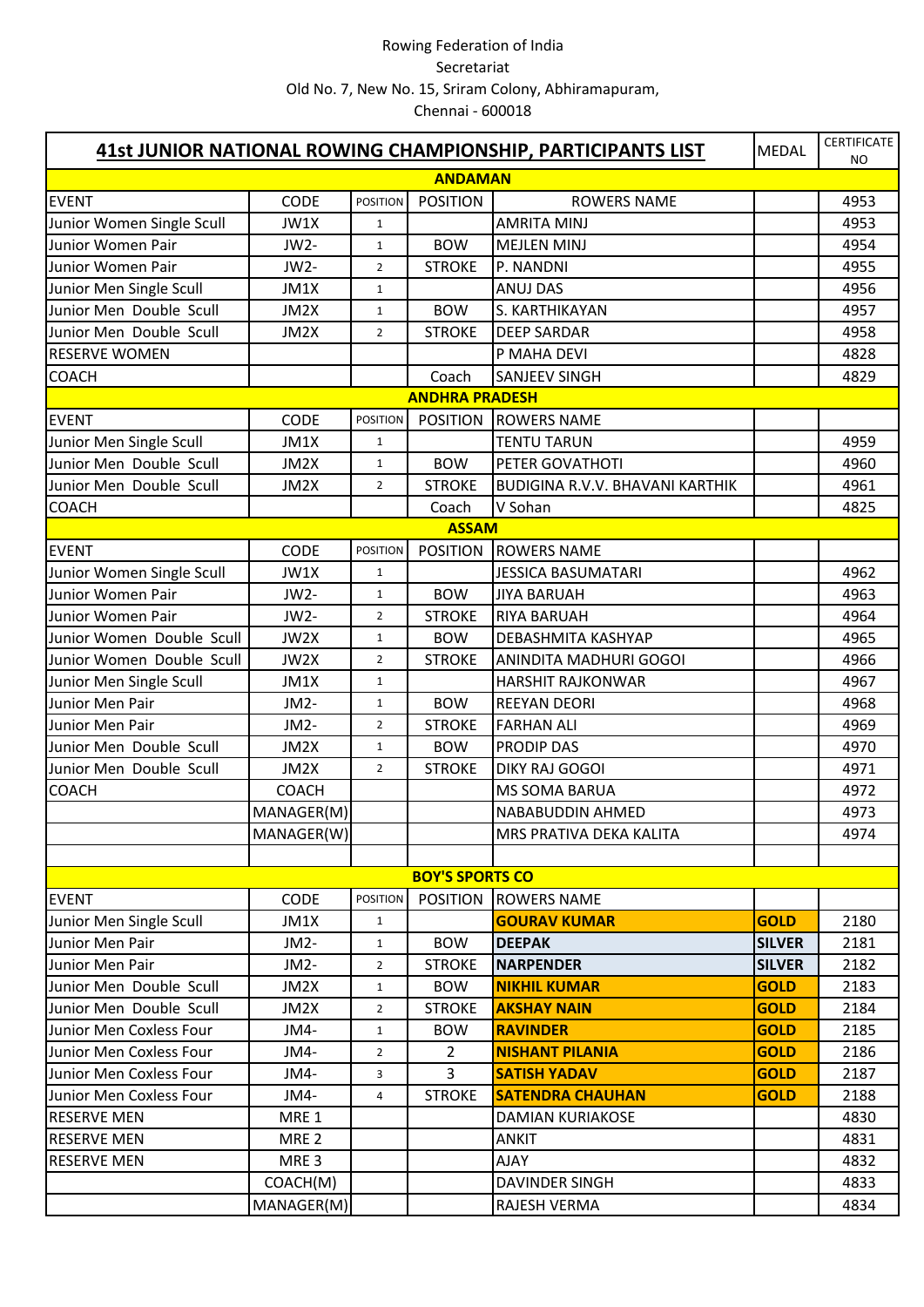|                           |                   |                 |                  | 41st JUNIOR NATIONAL ROWING CHAMPIONSHIP, PARTICIPANTS LIST | <b>MEDAL</b>  | <b>CERTIFICATE</b><br>NO |
|---------------------------|-------------------|-----------------|------------------|-------------------------------------------------------------|---------------|--------------------------|
|                           |                   |                 |                  | <b>CHANDIGARH ROWING ASSOCIATION</b>                        |               |                          |
| <b>EVENT</b>              | <b>CODE</b>       | <b>POSITION</b> |                  | POSITION ROWERS NAME                                        |               |                          |
| Junior Men Single Scull   | JM1X              | $\mathbf{1}$    |                  | <b>SANJAY KUMAR</b>                                         |               | 4975                     |
| Junior Men Pair           | JM2-              | $\mathbf{1}$    | <b>BOW</b>       | <b>AKSHAT ANTIL</b>                                         |               | 4976                     |
| Junior Men Pair           | JM2-              | $\overline{2}$  | <b>STROKE</b>    | <b>GURMAN VEER SINGH</b>                                    |               | 4977                     |
| Junior Men Double Scull   | JM2X              | $\mathbf{1}$    | <b>BOW</b>       | <b>SUDARSHAN LAMBA</b>                                      |               | 4978                     |
| Junior Men Double Scull   | JM2X              | $\overline{2}$  | <b>STROKE</b>    | <b>RAJAT KUMAR</b>                                          |               | 4979                     |
| Junior Men Coxless Four   | JM4-              | $\mathbf{1}$    | <b>BOW</b>       | <b>GAGANPREET SANGWAN</b>                                   |               | 4980                     |
| Junior Men Coxless Four   | JM4-              | $\overline{2}$  | 2                | <b>RAJAT NAIN</b>                                           |               | 4981                     |
| Junior Men Coxless Four   | JM4-              | 3               | 3                | SAHIL CHAUHAN                                               |               | 4982                     |
| Junior Men Coxless Four   | JM4-              | $\overline{4}$  | <b>STROKE</b>    | <b>SHUBHAM SINGH GAHLAWAT</b>                               |               | 4983                     |
|                           | COACH(M)          |                 |                  | SISHANPAL                                                   |               | 4984                     |
|                           |                   |                 |                  |                                                             |               |                          |
|                           |                   |                 | <b>DELHI</b>     |                                                             |               |                          |
| <b>EVENT</b>              | <b>CODE</b>       | <b>POSITION</b> | <b>POSITION</b>  | <b>ROWERS NAME</b>                                          |               |                          |
| Junior Men Single Scull   | JM1X              | $\mathbf{1}$    |                  | <b>ASHISH KUMAR</b>                                         |               | 4985                     |
| Junior Men Pair           | JM <sub>2</sub> - | $\mathbf{1}$    | <b>BOW</b>       | <b>UMANG</b>                                                |               | 4986                     |
| Junior Men Pair           | JM <sub>2</sub> - | $\overline{2}$  | <b>STROKE</b>    | <b>RUDAR CHAUDHARY</b>                                      |               | 4987                     |
| Junior Men Double Scull   | JM2X              | $\mathbf{1}$    | <b>BOW</b>       | <b>ROHIT KUMAR JANGIR</b>                                   | <b>DNR</b>    | 4850                     |
| Junior Men Double Scull   | JM2X              | $\overline{2}$  | <b>STROKE</b>    | <b>AYUSH VARDHAN SINGH</b>                                  | <b>DNR</b>    | 4849                     |
| Junior Men Coxless Four   | JM4-              | $\mathbf{1}$    | <b>BOW</b>       | <b>BHUPENDER</b>                                            |               | 4988                     |
| Junior Men Coxless Four   | JM4-              | $\overline{2}$  | 2                | <b>JAGJEET</b>                                              |               | 4989                     |
| Junior Men Coxless Four   | JM4-              | 3               | 3                | <b>MOHIT</b>                                                |               | 4990                     |
| Junior Men Coxless Four   | JM4-              | 4               | <b>STROKE</b>    | <b>PARVEEN</b>                                              |               | 4991                     |
|                           | COACH(M)          |                 |                  | <b>INDERPAL</b>                                             |               | 4992                     |
|                           | MANAGER(M)        |                 |                  | <b>JITENDER</b>                                             |               | 4993                     |
|                           |                   |                 | <b>HARYANA</b>   |                                                             |               |                          |
| <b>EVENT</b>              | CODE              | <b>POSITION</b> | <b>POSITION</b>  | <b>ROWERS NAME</b>                                          |               |                          |
| Junior Women Single Scull | JW1X              | $\mathbf{1}$    |                  | <b>LALITA</b>                                               |               | 4994                     |
| Junior Women Double Scull | JW2X              | $\mathbf{1}$    | <b>BOW</b>       | <b>SAVITA</b>                                               |               | 4995                     |
| Junior Women Double Scull | JW2X              | 2               | <b>STROKE</b>    | <b>SUMAN DEVI</b>                                           |               | 4996                     |
| Junior Men Single Scull   | JM1X              | $\mathbf{1}$    |                  | <b>LAKSHAY</b>                                              | <b>SILVER</b> | 2189                     |
| Junior Men Pair           | JM2-              | $\mathbf{1}$    | <b>BOW</b>       | <b>YOGESH</b>                                               |               | 4997                     |
| Junior Men Pair           | JM2-              | $\overline{2}$  | <b>STROKE</b>    | <b>RANDEEP SINGH</b>                                        |               | 4998                     |
| Junior Men Double Scull   | JM2X              | $\mathbf{1}$    | <b>BOW</b>       | <b>ROHIT</b>                                                |               | 4999                     |
| Junior Men Double Scull   | JM2X              | $\overline{2}$  | <b>STROKE</b>    | <b>AJAY</b>                                                 |               | 5000                     |
| Junior Men Coxless Four   | JM4-              | $\mathbf{1}$    | <b>BOW</b>       | <b>RAVI</b>                                                 | <b>SILVER</b> | 2190                     |
| Junior Men Coxless Four   | JM4-              | $\overline{2}$  | 2                | <b>ANKIT</b>                                                | <b>SILVER</b> | 2191                     |
| Junior Men Coxless Four   | JM4-              | 3               | 3                | <b>VISHAL</b>                                               | <b>SILVER</b> | 2192                     |
| Junior Men Coxless Four   | JM4-              | 4               | <b>STROKE</b>    | <b>RAHUL</b>                                                | <b>SILVER</b> | 2193                     |
|                           |                   |                 | Coach            | Chand Singh Chahal                                          |               | 4701                     |
|                           |                   |                 | <b>KARNATAKA</b> |                                                             |               |                          |
| <b>EVENT</b>              | <b>CODE</b>       | <b>POSITION</b> | <b>POSITION</b>  | <b>ROWERS NAME</b>                                          |               |                          |
| Junior Women Double Scull | JW2X              | $\mathbf{1}$    | <b>BOW</b>       | <b>ADVIKTHA K PRASHASTH</b>                                 |               | 4702                     |
| Junior Women Double Scull | JW2X              | $\overline{2}$  | <b>STROKE</b>    | <b>HARINI S</b>                                             |               | 4703                     |
| Junior Men Single Scull   | JM1X              | $\mathbf{1}$    |                  | RAHUL CHOWDHARY J                                           |               | 4704                     |
| Junior Men Pair           | JM2-              | $\mathbf{1}$    | <b>BOW</b>       | PUNEETH KUMAR K                                             |               | 4705                     |
| Junior Men Pair           | JM2-              | $\overline{2}$  | <b>STROKE</b>    | <b>DHRUVA KUMAR K</b>                                       |               | 4706                     |
| Junior Men Double Scull   | JM2X              | $\mathbf{1}$    | <b>BOW</b>       | E EKSHITH SAI                                               |               | 4707                     |
| Junior Men Double Scull   | JM2X              | $\overline{2}$  | <b>STROKE</b>    | <b>AKANSH KARTHIKEYAN</b>                                   |               | 4708                     |
| Junior Men Coxless Four   | JM4-              | $\mathbf{1}$    | <b>BOW</b>       | <b>MAYUR YADAV</b>                                          |               | 4709                     |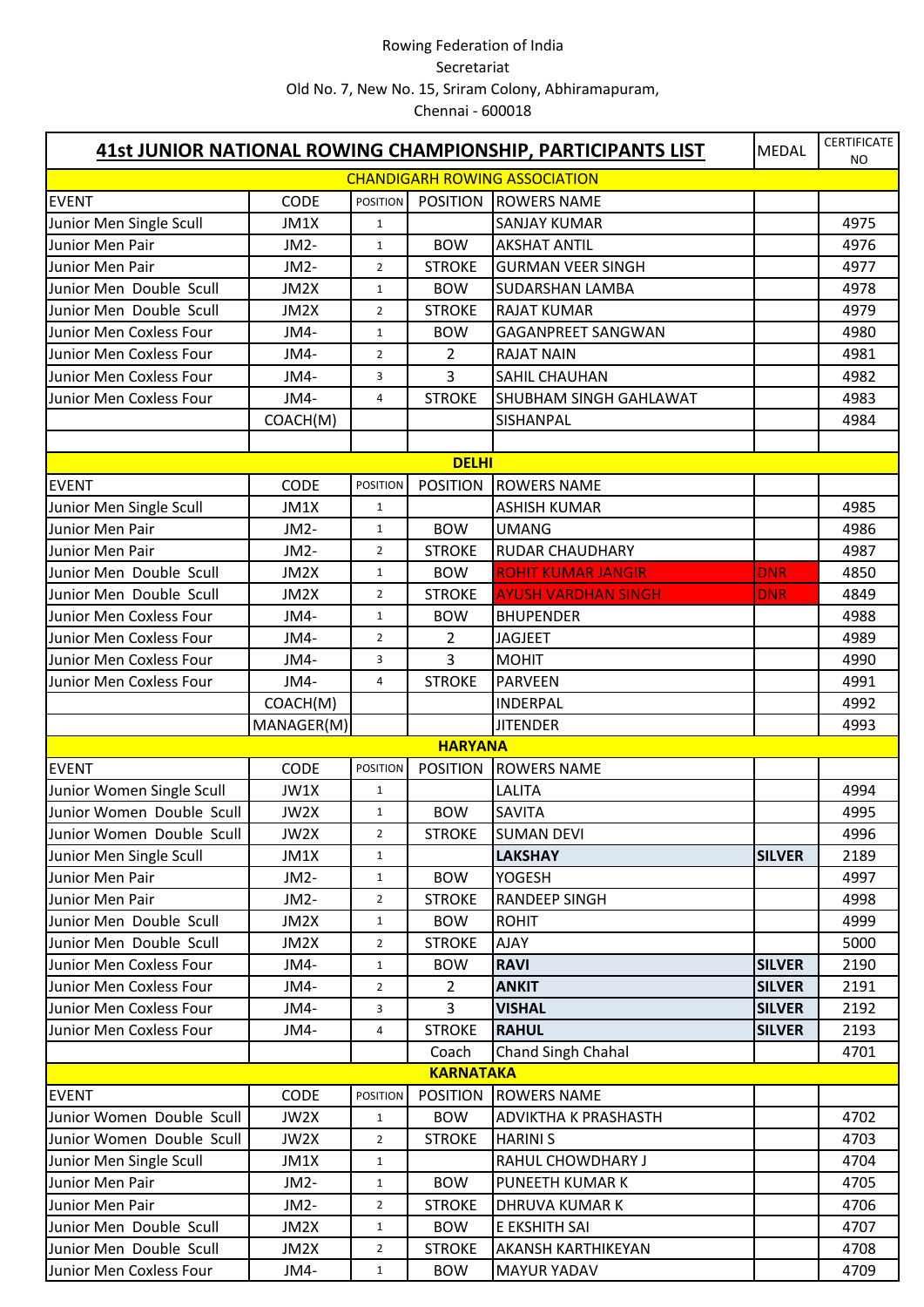| 41st JUNIOR NATIONAL ROWING CHAMPIONSHIP, PARTICIPANTS LIST<br><b>IMEDAL</b> |             |  |               |                          |  | <b>CERTIFICATE</b><br>NO. |
|------------------------------------------------------------------------------|-------------|--|---------------|--------------------------|--|---------------------------|
| Junior Men Coxless Four                                                      | JM4-        |  |               | ITEJENTHRA B G           |  | 4710                      |
| Junior Men Coxless Four                                                      | JM4-        |  |               | IG SUJAY AARON           |  | 4711                      |
| Junior Men Coxless Four                                                      | JM4-        |  | <b>STROKE</b> | <b>RANJIT KHANVILKAR</b> |  | 4712                      |
|                                                                              | Manager (M) |  |               | Balamurugan              |  | 4713                      |
|                                                                              | Manager (W) |  |               | Bilva P                  |  | 4714                      |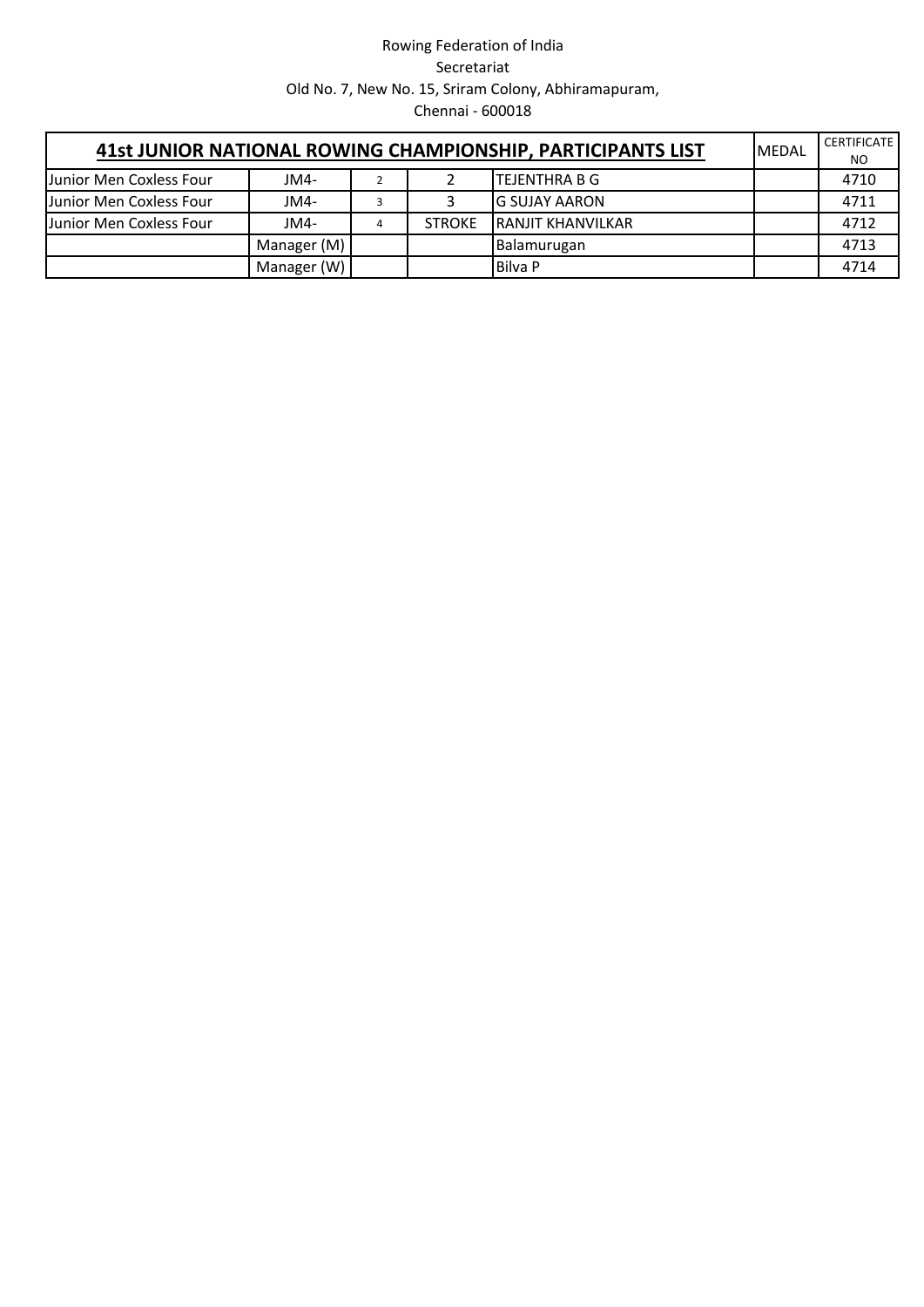| 41st JUNIOR NATIONAL ROWING CHAMPIONSHIP, PARTICIPANTS LIST |                  |                 |                       |                             | <b>MEDAL</b>  | <b>CERTIFICATE</b><br>NO |
|-------------------------------------------------------------|------------------|-----------------|-----------------------|-----------------------------|---------------|--------------------------|
|                                                             |                  |                 | <b>KERALA</b>         |                             |               |                          |
| <b>EVENT</b>                                                | CODE             | <b>POSITION</b> | <b>POSITION</b>       | <b>ROWERS NAME</b>          |               |                          |
| Junior Women Single Scull                                   | JW1X             | $\mathbf{1}$    |                       | <b>MARIAN BELINDDA</b>      | <b>BRONZE</b> | 2194                     |
| Junior Women Pair                                           | JW2-             | $\mathbf{1}$    | <b>BOW</b>            | <b>ARYA D NAIR</b>          | <b>GOLD</b>   | 2195                     |
| Junior Women Pair                                           | JW2-             | $\overline{2}$  | <b>STROKE</b>         | <b>ARUNDHATI V J</b>        | <b>GOLD</b>   | 2196                     |
| Junior Women Double Scull                                   | JW2X             | $\mathbf{1}$    | <b>BOW</b>            | <b>JUNIA GRACE JIM</b>      | <b>BRONZE</b> | 2197                     |
| Junior Women Double Scull                                   | JW2X             | $\overline{2}$  | <b>STROKE</b>         | <b>DEVAPRIYA D</b>          | <b>BRONZE</b> | 2198                     |
| Junior Women Coxless Four                                   | JW4-             | $\mathbf{1}$    | <b>BOW</b>            | <b>ARCHA A</b>              | <b>GOLD</b>   | 2199                     |
| Junior Women Coxless Four                                   | JW4-             | $\overline{2}$  | $\overline{2}$        | <b>ALEENA ANTO</b>          | <b>GOLD</b>   | 2200                     |
| Junior Women Coxless Four                                   | JW4-             | 3               | $\overline{3}$        | <b>VIJINAMOL B</b>          | <b>GOLD</b>   | 2202                     |
| Junior Women Coxless Four                                   | JW4-             | 4               | <b>STROKE</b>         | <b>MEENAKSHY V S</b>        | <b>GOLD</b>   | 2203                     |
| Junior Men Single Scull                                     | JM1X             | $\mathbf{1}$    |                       | <b>SOORAJ S</b>             |               | 4715                     |
| Junior Men Pair                                             | JM2-             | $\mathbf{1}$    | <b>BOW</b>            | <b>NAVANEETH GJ</b>         |               | 4716                     |
| Junior Men Pair                                             | JM2-             | $\overline{2}$  | <b>STROKE</b>         | <b>SACHU SURESH</b>         |               | 4717                     |
| Junior Men Double Scull                                     | JM2X             | $\mathbf{1}$    | <b>BOW</b>            | <b>JOICE GEORGE</b>         |               | 4718                     |
| Junior Men Double Scull                                     | JM2X             | $\overline{2}$  | <b>STROKE</b>         | <b>ANANDU K ANAND</b>       |               | 4719                     |
| Junior Men Coxless Four                                     | JM4-             | $\mathbf{1}$    | <b>BOW</b>            | <b>AKSHAY SUDHEESH</b>      | <b>BRONZE</b> | 2204                     |
| Junior Men Coxless Four                                     | JM4-             | $\overline{2}$  | 2                     | <b>GOKUL KRISHNA G</b>      | <b>BRONZE</b> | 2205                     |
| Junior Men Coxless Four                                     | JM4-             | 3               | 3                     | <b>ADINATH TJ</b>           | <b>BRONZE</b> | 2206                     |
| Junior Men Coxless Four                                     | JM4-             | 4               | <b>STROKE</b>         | <b>ADWAID J P NAMBIAR</b>   | <b>BRONZE</b> | 2207                     |
| <b>RESERVE WOMEN</b>                                        | WRE 1            |                 |                       | ANS MARIA MATHEW            |               | 4835                     |
| <b>RESERVE WOMEN</b>                                        | WRE <sub>2</sub> |                 |                       | ASWANI KUMARAN V P          |               | 4836                     |
| <b>RESERVE WOMEN</b>                                        | WRE <sub>3</sub> |                 |                       | ANN MARIYA AUGUSTINE        |               | 4837                     |
| <b>RESERVE MEN</b>                                          | MRE <sub>1</sub> |                 |                       | <b>SONU SUSEELAN</b>        |               | 4838                     |
| <b>RESERVE MEN</b>                                          | MRE <sub>2</sub> |                 |                       | <b>ARJUN DAS</b>            |               | 4839                     |
| <b>RESERVE MEN</b>                                          | MRE <sub>3</sub> |                 |                       | <b>JUSTIN SAM JIJI</b>      |               | 4840                     |
|                                                             | Coach            |                 |                       | <b>Binu Kurian</b>          |               | 4720                     |
|                                                             | Manager (M)      |                 |                       | M Jacob                     |               | 4721                     |
|                                                             | Manager (W)      |                 |                       | Malini                      |               | 4722                     |
|                                                             |                  |                 | <b>MADHYA PRADESH</b> |                             |               |                          |
| <b>EVENT</b>                                                | CODE             | <b>POSITION</b> |                       | POSITION ROWERS NAME        |               |                          |
| Junior Women Single Scull                                   | JW1X             | $\mathbf{1}$    |                       | <b>MONIKA BHADORIA</b>      | <b>GOLD</b>   | 2208                     |
| Junior Men Single Scull                                     | JM1X             | $\mathbf{1}$    |                       | <b>ANKIT SENDHAV</b>        |               | 4723                     |
| Junior Men Pair                                             | JM2-             | $\mathbf{1}$    | <b>BOW</b>            | <b>SOYAL</b>                | <b>GOLD</b>   | 2212                     |
| Junior Men Pair                                             |                  | $\overline{2}$  |                       | <b>VEDANT KULSHRESHTHA</b>  | <b>GOLD</b>   | 2211                     |
| Junior Men Double Scull                                     | JM2-<br>JM2X     |                 | <b>STROKE</b>         |                             | <b>SILVER</b> | 2213                     |
|                                                             |                  | $\mathbf{1}$    | <b>BOW</b>            | <b>GOPAL THAKUR</b>         |               |                          |
| Junior Men Double Scull                                     | JM2X             | $\overline{2}$  | <b>STROKE</b>         | <b>PRABHAKAR RAJAWAT</b>    | <b>SILVER</b> | 2214                     |
| Junior Men Coxless Four                                     | JM4-             | $\mathbf{1}$    | <b>BOW</b>            | <b>CHOTU NATH</b>           |               | 4724                     |
| Junior Men Coxless Four                                     | JM4-             | $\overline{2}$  | $\overline{2}$        | DHEERAJ VERMA               |               | 4725                     |
| Junior Men Coxless Four                                     | JM4-             | 3               | 3                     | <b>GOPALA VERMA</b>         |               | 4726                     |
| Junior Men Coxless Four                                     | JM4-             | 4               | <b>STROKE</b>         | YOGESH THAKUR               |               | 4727                     |
| <b>RESERVE MEN</b>                                          | MRE <sub>1</sub> |                 |                       | <b>ANKIT SENDHAV</b>        |               | 4853                     |
| <b>RESERVE MEN</b>                                          | MRE <sub>2</sub> |                 |                       | <b>BUNTY SENDHAV</b>        |               | 4854                     |
|                                                             | COACH(M)         |                 |                       | <b>DALVIR SINGH RATHORE</b> |               | 4728                     |
|                                                             | MANAGER(F)       |                 |                       | <b>SMT SUSHMA RATHORE</b>   |               | 4729                     |
|                                                             |                  |                 |                       |                             |               |                          |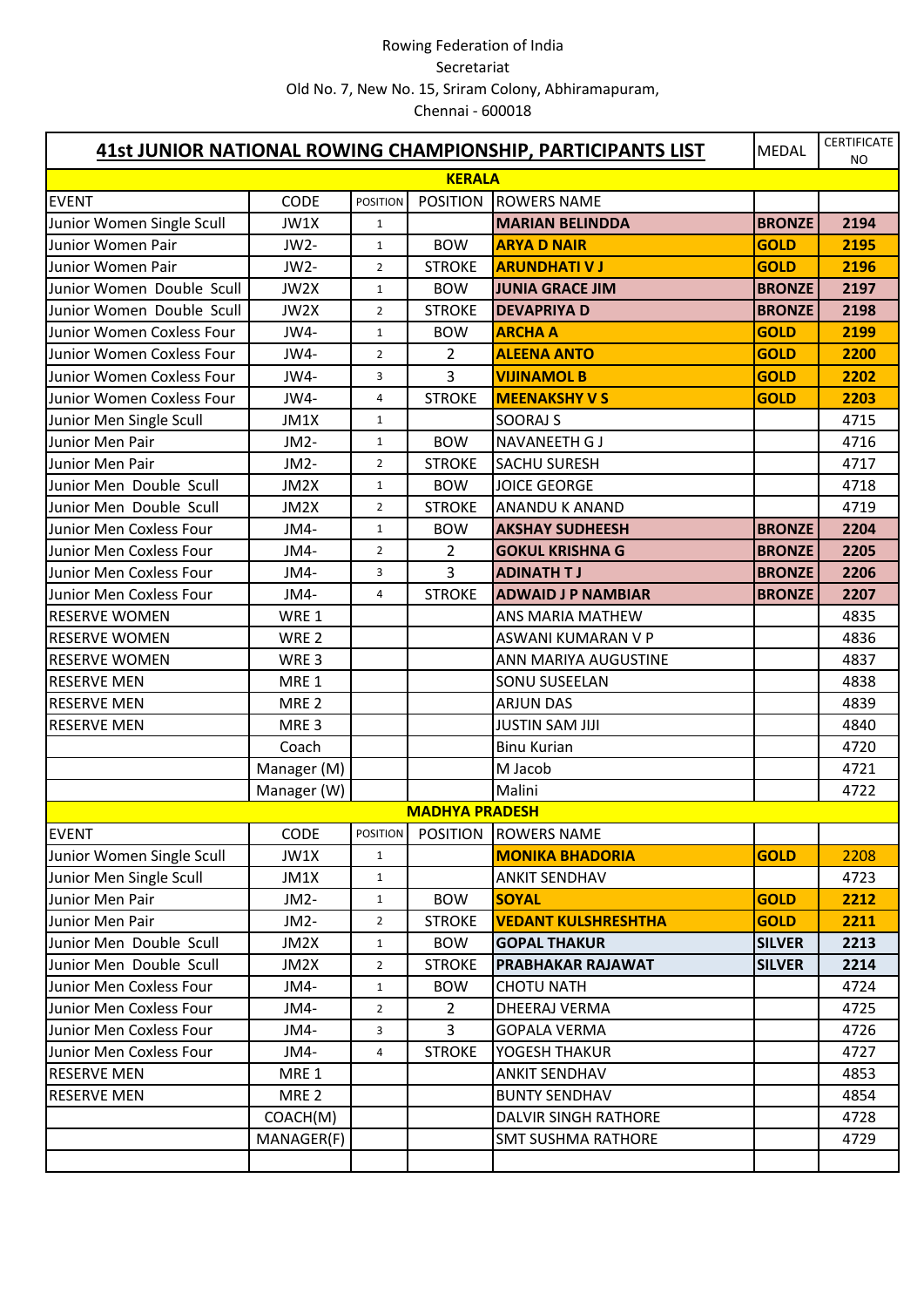|                           | 41st JUNIOR NATIONAL ROWING CHAMPIONSHIP, PARTICIPANTS LIST | <b>MEDAL</b>    | <b>CERTIFICATE</b><br><b>NO</b> |                          |               |      |
|---------------------------|-------------------------------------------------------------|-----------------|---------------------------------|--------------------------|---------------|------|
|                           |                                                             |                 | <b>MAHARASHTRA</b>              |                          |               |      |
| <b>EVENT</b>              | <b>CODE</b>                                                 | <b>POSITION</b> | <b>POSITION</b>                 | <b>ROWERS NAME</b>       |               |      |
| Junior Women Single Scull | JW1X                                                        | $\mathbf{1}$    |                                 | <b>KASTURI CHAUGHULE</b> |               | 4730 |
| Junior Women Double Scull | JW2X                                                        | $\mathbf{1}$    | <b>BOW</b>                      | <b>SANIKA TAMBE</b>      |               | 4731 |
| Junior Women Double Scull | JW2X                                                        | $\overline{2}$  | <b>STROKE</b>                   | PAYAL DEMSE              |               | 4732 |
| Junior Men Single Scull   | JM1X                                                        | $\mathbf{1}$    |                                 | <b>RUSHIKESH SHINDE</b>  |               | 4733 |
| Junior Men Pair           | JM2-                                                        | $\mathbf{1}$    | <b>BOW</b>                      | <b>NILESH DHONDAGE</b>   |               | 4734 |
| Junior Men Pair           | JM2-                                                        | $\overline{2}$  | <b>STROKE</b>                   | <b>ATHARVA RAWAT</b>     |               | 4735 |
| Junior Men Double Scull   | JM2X                                                        | $\mathbf{1}$    | <b>BOW</b>                      | <b>DARSHAN GAWALI</b>    |               | 4736 |
| Junior Men Double Scull   | JM2X                                                        | $\overline{2}$  | <b>STROKE</b>                   | <b>TEJAS GADADE</b>      |               | 4737 |
| <b>RESERVE WOMEN</b>      | WRE 1                                                       |                 |                                 | <b>SHRUSHTI DHONDAGE</b> |               | 4841 |
|                           | COACH(M)                                                    |                 |                                 | <b>VIKAL SARVE</b>       |               | 4738 |
|                           |                                                             |                 | <b>MANIPUR</b>                  |                          |               |      |
| <b>EVENT</b>              | <b>CODE</b>                                                 | <b>POSITION</b> | <b>POSITION</b>                 | <b>ROWERS NAME</b>       |               |      |
| Junior Women Single Scull | JW1X                                                        | $\mathbf{1}$    |                                 | <b>M NEHA DEVI</b>       |               | 4739 |
| Junior Women Pair         | JW2-                                                        | $\mathbf{1}$    | <b>BOW</b>                      | H MALEMYAIMA CHANU       | <b>SILVER</b> | 2215 |
| Junior Women Pair         | JW2-                                                        | $\overline{2}$  | <b>STROKE</b>                   | <b>O BHARATI DEVI</b>    | <b>SILVER</b> | 2216 |
| Junior Women Double Scull | JW2X                                                        | $\mathbf{1}$    | <b>BOW</b>                      | <b>TH PRIYA DEVI</b>     | <b>GOLD</b>   | 2217 |
| Junior Women Double Scull | JW2X                                                        | $\overline{2}$  | <b>STROKE</b>                   | <b>H TENDENTHOI DEVI</b> | <b>GOLD</b>   | 2218 |
| Junior Women Coxless Four | JW4-                                                        | $\mathbf{1}$    | <b>BOW</b>                      | <b>KALPANA AIHOKPAM</b>  |               | 4740 |
| Junior Women Coxless Four | JW4-                                                        | $\overline{2}$  | $\overline{2}$                  | N PRIYA DEVI             |               | 4741 |
| Junior Women Coxless Four | JW4-                                                        | 3               | $\overline{3}$                  | REBINA LAIKHURAM         |               | 4742 |
| Junior Women Coxless Four | JW4-                                                        | 4               | <b>STROKE</b>                   | <b>MEERABAI ATHOKHAM</b> |               | 4743 |
| Junior Men Single Scull   | JM1X                                                        | $\mathbf{1}$    |                                 | M GAMBHIR SINGH          |               | 4952 |
| Junior Men Double Scull   | JM2X                                                        | $\mathbf{1}$    | <b>BOW</b>                      | M DINESH SINGH           |               | 4744 |
| Junior Men Double Scull   | JM2X                                                        | $\overline{2}$  | <b>STROKE</b>                   | O SEITYAJIT SINGH        |               | 4745 |
|                           | COACH(M)                                                    |                 |                                 | S RAMESHWAR              |               | 4746 |
|                           |                                                             |                 | <b>ORISSA</b>                   |                          |               |      |
| <b>EVENT</b>              | CODE                                                        | <b>POSITION</b> | <b>POSITION</b>                 | <b>ROWERS NAME</b>       |               |      |
| Junior Women Double Scull | JW2X                                                        | $\mathbf{1}$    | <b>BOW</b>                      | <b>SONALIKA DAS</b>      |               | 4747 |
| Junior Women Double Scull | JW2X                                                        | $\overline{2}$  | <b>STROKE</b>                   | <b>HARNOOR SIDHU</b>     |               | 4748 |
| Junior Women Coxless Four | JW4-                                                        | $\mathbf{1}$    | <b>BOW</b>                      | <b>ARUNPREET KAUR</b>    | <b>GOLD</b>   | 2219 |
| Junior Women Coxless Four | JW4-                                                        | $\overline{2}$  | $\overline{2}$                  | <b>RACHEL LAKRA</b>      | <b>GOLD</b>   | 2220 |
| Junior Women Coxless Four | JW4-                                                        | 3               | 3                               | <b>ARUNA T DEVI</b>      | <b>GOLD</b>   | 2221 |
| Junior Women Coxless Four | JW4-                                                        | 4               | <b>STROKE</b>                   | <b>RESHMA LAKRA</b>      | <b>GOLD</b>   | 2222 |
| Junior Men Single Scull   | JM1X                                                        | $\mathbf{1}$    |                                 | <b>SHOBHIT PANDEY</b>    | <b>BRONZE</b> | 2223 |
|                           | COACH(M)                                                    |                 |                                 | C CHAITANYA KUMAR        |               | 4749 |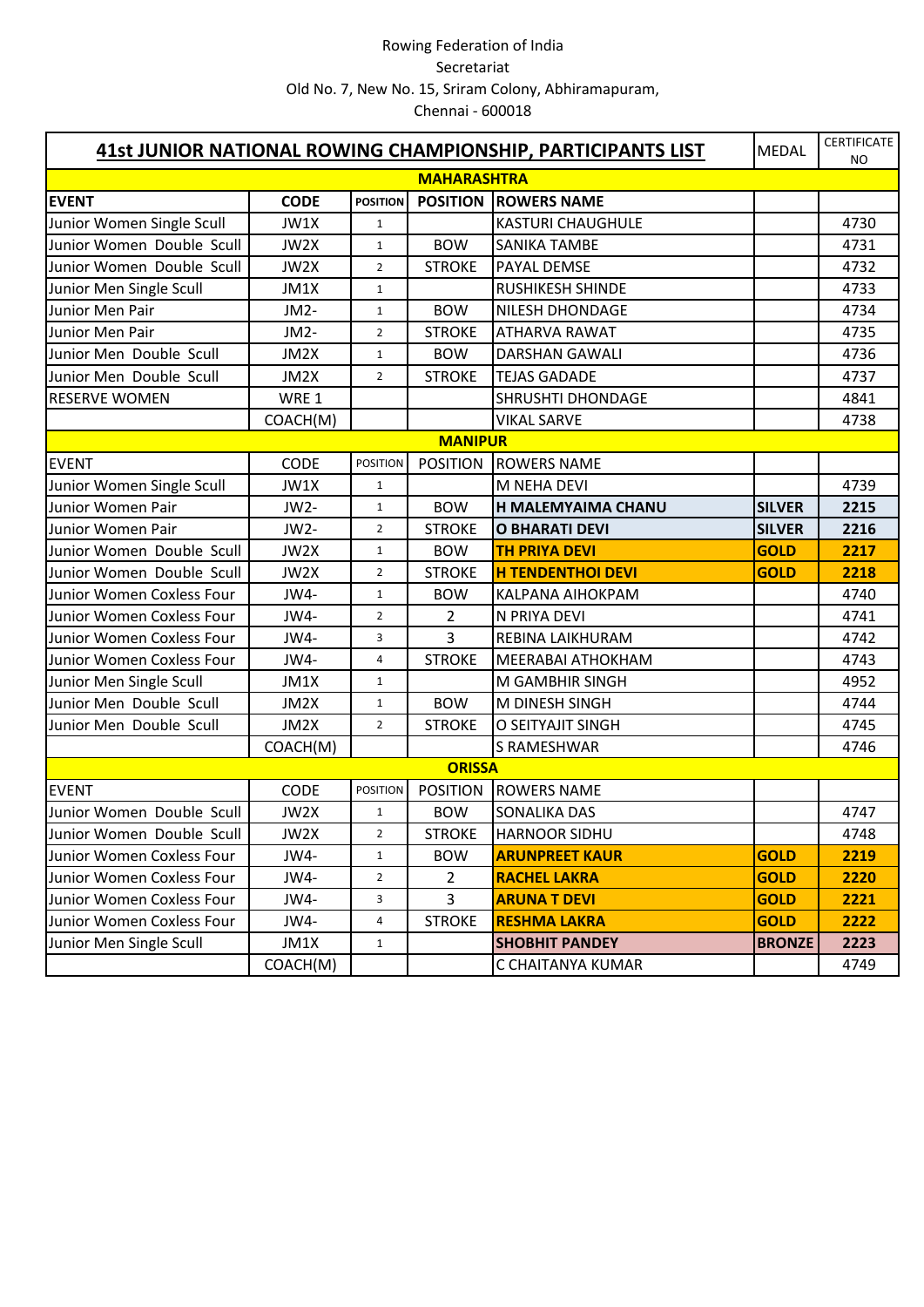| 41st JUNIOR NATIONAL ROWING CHAMPIONSHIP, PARTICIPANTS LIST |                   |                 |                  |                               |               | <b>CERTIFICATE</b><br><b>NO</b> |
|-------------------------------------------------------------|-------------------|-----------------|------------------|-------------------------------|---------------|---------------------------------|
|                                                             |                   |                 | <b>PUNJAB</b>    |                               |               |                                 |
| <b>EVENT</b>                                                | <b>CODE</b>       | <b>POSITION</b> | <b>POSITION</b>  | <b>ROWERS NAME</b>            |               |                                 |
| Junior Women Pair                                           | JW2-              | $\mathbf{1}$    | <b>BOW</b>       | <b>JASHANPREET KAUR</b>       | <b>BRONZE</b> | 2224                            |
| Junior Women Pair                                           | JW2-              | $\overline{2}$  | <b>STROKE</b>    | <b>JAISMEEN KAUR</b>          | <b>BRONZE</b> | 2225                            |
| Junior Women Double Scull                                   | JW2X              | $\mathbf{1}$    | <b>BOW</b>       | <b>SIMRAN KAUR</b>            |               | 4750                            |
| Junior Women Double Scull                                   | JW2X              | $\overline{2}$  | <b>STROKE</b>    | <b>MANPREET KAUR</b>          |               | 4751                            |
| Junior Women Coxless Four                                   | JW4-              | $\mathbf{1}$    | <b>BOW</b>       | <b>GURLEEN KAUR</b>           |               | 4752                            |
| Junior Women Coxless Four                                   | JW4-              | $\overline{2}$  | 2                | <b>SHAGANPREET KAUR</b>       |               | 4753                            |
| Junior Women Coxless Four                                   | JW4-              | 3               | 3                | <b>AMANDEEP KAUR</b>          |               | 4754                            |
| Junior Women Coxless Four                                   | JW4-              | 4               | <b>STROKE</b>    | RUPINDERJEET KAUR             |               | 4755                            |
| Junior Men Single Scull                                     | JM1X              | $\mathbf{1}$    |                  | PRITHVI SINGH CHEEMA          |               | 4756                            |
| Junior Men Pair                                             | JM <sub>2</sub> - | $\mathbf{1}$    | <b>BOW</b>       | <b>HARASHVEER SINGH</b>       |               | 4757                            |
| Junior Men Pair                                             | JM2-              | $\overline{2}$  | <b>STROKE</b>    | PRIYANSHPREET SINGH           |               | 4758                            |
| Junior Men Double Scull                                     | JM2X              | $\mathbf{1}$    | <b>BOW</b>       | <b>SUKHCHAIN SINGH</b>        | <b>BRONZE</b> | 2226                            |
| Junior Men Double Scull                                     | JM2X              | $\overline{2}$  | <b>STROKE</b>    | <b>MALAK SINGH</b>            | <b>BRONZE</b> | 2227                            |
| Junior Men Coxless Four                                     | JM4-              | $\mathbf{1}$    | <b>BOW</b>       | RAJNEESH SINGH                |               | 4759                            |
| Junior Men Coxless Four                                     | JM4-              | $\overline{2}$  | $\overline{2}$   | <b>RIPANDEEP SINGH</b>        |               | 4760                            |
| Junior Men Coxless Four                                     | JM4-              | 3               | 3                | <b>JASKARAN DHALIWAL</b>      |               | 4761                            |
| Junior Men Coxless Four                                     | JM4-              | 4               | <b>STROKE</b>    | <b>SANGAM SAHARAN</b>         |               | 4762                            |
|                                                             | COACH(M)          |                 |                  | <b>RAVINDER KAUR</b>          |               | 4763                            |
|                                                             | MANAGER(M)        |                 |                  | <b>GURJINDER SINGH CHEEMA</b> |               | 4764                            |
|                                                             |                   |                 | <b>RAJASTHAN</b> |                               |               |                                 |
| <b>EVENT</b>                                                | <b>CODE</b>       | <b>POSITION</b> | <b>POSITION</b>  | <b>ROWERS NAME</b>            |               |                                 |
| Junior Men Single Scull                                     | JM1X              | $\mathbf{1}$    |                  | <b>ABHISHEK RATHI</b>         |               | 4765                            |
| Junior Men Pair                                             | JM2-              | $\mathbf{1}$    | <b>BOW</b>       | <b>RISHU DAHIYA</b>           |               | 4766                            |
| Junior Men Pair                                             | JM2-              | $\overline{2}$  | <b>STROKE</b>    | <b>AMIT SINGH</b>             |               | 4768                            |
|                                                             |                   |                 | Coach            | Bajrang Lal Takhar            |               | 4768                            |
|                                                             |                   |                 | <b>TAMILNADU</b> |                               |               |                                 |
| <b>EVENT</b>                                                | <b>CODE</b>       | <b>POSITION</b> | <b>POSITION</b>  | <b>ROWERS NAME</b>            |               |                                 |
| Junior Women Single Scull                                   | JW1X              | $\mathbf{1}$    |                  | D MADHUMITHA                  |               | 4769                            |
| Junior Women Double Scull                                   | JW2X              | $\mathbf{1}$    | <b>BOW</b>       | <b>ROSE MASTICA MERIL A</b>   | <b>SILVER</b> | 2228                            |
| Junior Women Double Scull                                   | JW2X              | $\overline{2}$  | <b>STROKE</b>    | <b>R BAGAVATHY</b>            | <b>SILVER</b> | 2229                            |
| Junior Women Coxless Four                                   | JW4-              | $\mathbf{1}$    | <b>BOW</b>       | A AKILANDESHWARI              | <b>BRONZE</b> | 2230                            |
| Junior Women Coxless Four                                   | JW4-              | $\overline{2}$  | $\overline{2}$   | <b>R SARANYA</b>              | <b>BRONZE</b> | 2231                            |
| Junior Women Coxless Four                                   | JW4-              | 3               | 3                | <b>K FATI SUIBA</b>           | <b>BRONZE</b> | 2232                            |
| Junior Women Coxless Four                                   | JW4-              | 4               | <b>STROKE</b>    | <b>B JOTHIKA</b>              | <b>BRONZE</b> | 2234                            |
| Junior Men Single Scull                                     | JM1X              | $\mathbf{1}$    |                  | <b>ARYAMAAN GIRISH</b>        |               | 4770                            |
| Junior Men Pair                                             | JM2-              | $\mathbf{1}$    | <b>BOW</b>       | S SATHYANARAYANAN             |               | 4771                            |
| Junior Men Pair                                             | JM2-              | $\overline{2}$  | <b>STROKE</b>    | <b>SJADON MOSES</b>           |               | 4772                            |
| Junior Men Double Scull                                     | JM2X              | $\mathbf{1}$    | <b>BOW</b>       | <b>Y D NARESH</b>             |               | 4773                            |
| Junior Men Double Scull                                     | JM2X              | $\overline{2}$  | <b>STROKE</b>    | M ARUN KUMAR                  |               | 4774                            |
| <b>RESERVE WOMEN</b>                                        | WRE 1             |                 |                  | M RAMYA                       |               | 4842                            |
|                                                             | COACH(M)          |                 |                  | <b>BHASKAR REDDY</b>          |               | 4775                            |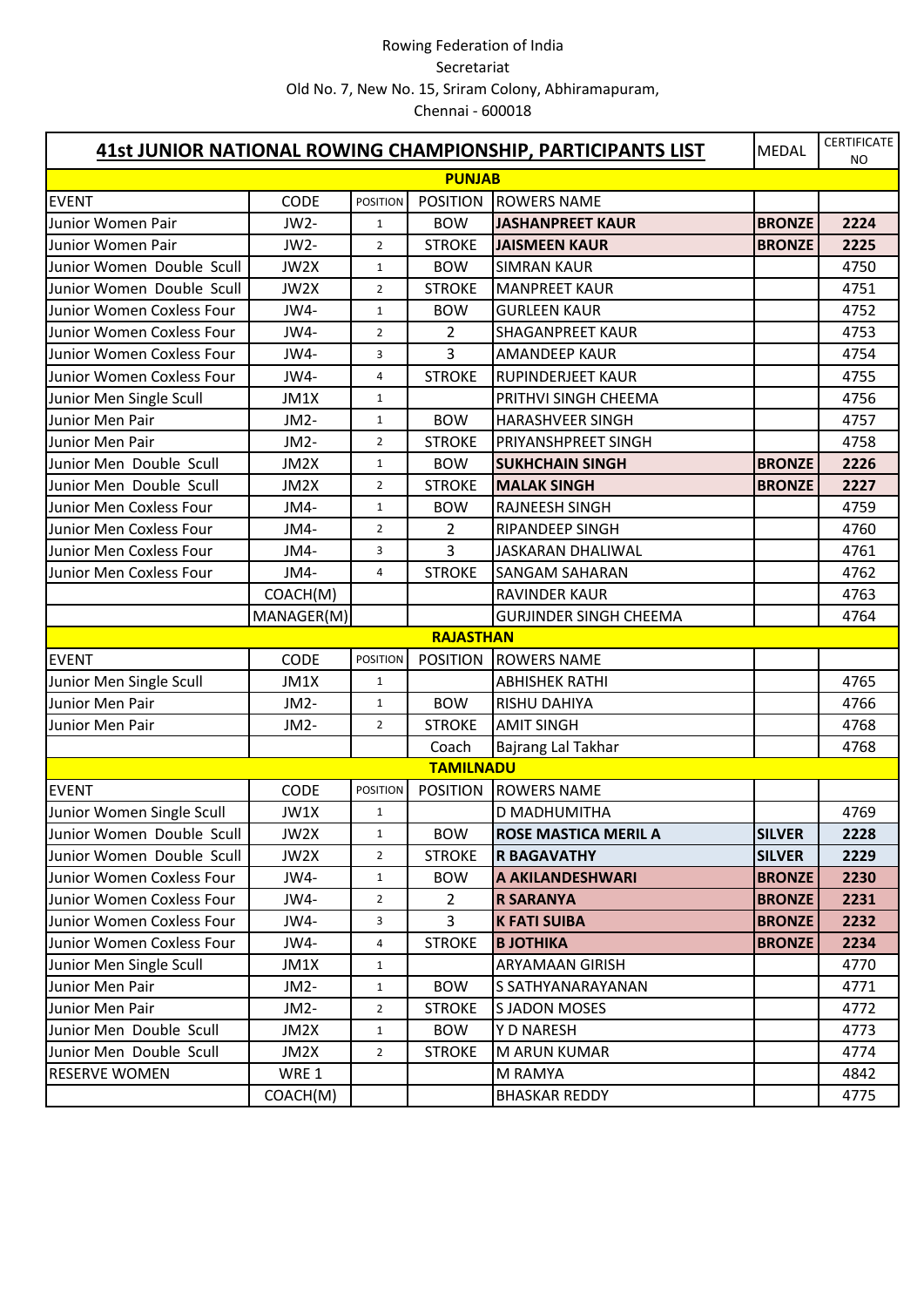| 41st JUNIOR NATIONAL ROWING CHAMPIONSHIP, PARTICIPANTS LIST<br><b>MEDAL</b> |                   |                 |                      |                        |               | <b>CERTIFICATE</b><br>NO |
|-----------------------------------------------------------------------------|-------------------|-----------------|----------------------|------------------------|---------------|--------------------------|
|                                                                             |                   |                 | <b>TELANGANA</b>     |                        |               |                          |
| <b>EVENT</b>                                                                | <b>CODE</b>       | <b>POSITION</b> | <b>POSITION</b>      | <b>ROWERS NAME</b>     |               |                          |
| Junior Women Single Scull                                                   | JW1X              | $\mathbf{1}$    |                      | <b>B. HEMALATHA</b>    |               | 4776                     |
| Junior Women Pair                                                           | JW2-              | $\mathbf{1}$    | <b>BOW</b>           | K KREETHI RAM          |               | 4777                     |
| Junior Women Pair                                                           | JW2-              | $\overline{2}$  | <b>STROKE</b>        | <b>K SINDHU</b>        |               | 4778                     |
| Junior Women Double Scull                                                   | JW2X              | $\mathbf{1}$    | <b>BOW</b>           | <b>K. NANDINI</b>      |               | 4779                     |
| Junior Women Double Scull                                                   | JW2X              | $\overline{2}$  | <b>STROKE</b>        | <b>PAJJURI BHAVANA</b> |               | 4780                     |
| Junior Women Coxless Four                                                   | JW4-              | $\mathbf{1}$    | <b>BOW</b>           | <b>K BHARTI</b>        |               | 4781                     |
| Junior Women Coxless Four                                                   | JW4-              | $\overline{2}$  | 2                    | <b>K ANURADHA</b>      |               | 4782                     |
| Junior Women Coxless Four                                                   | JW4-              | 3               | 3                    | K UDAYABHANU           |               | 4783                     |
| Junior Women Coxless Four                                                   | JW4-              | 4               | <b>STROKE</b>        | M BHAVYA               |               | 4784                     |
| Junior Men Single Scull                                                     | JM1X              | $\mathbf{1}$    |                      | K. GYANESHWAR          |               | 4785                     |
| Junior Men Pair                                                             | JM <sub>2</sub> - | $\mathbf{1}$    | <b>BOW</b>           | <b>D BHANU KUMAR</b>   | <b>BRONZE</b> | 2234                     |
| Junior Men Pair                                                             | JM <sub>2</sub> - | $\overline{2}$  | <b>STROKE</b>        | <b>K SAI GANESH</b>    | <b>BRONZE</b> | 2235                     |
| Junior Men Double Scull                                                     | JM2X              | $\mathbf{1}$    | <b>BOW</b>           | D. CHIRANJEEVI         |               | 4786                     |
| Junior Men Double Scull                                                     | JM2X              | $\overline{2}$  | <b>STROKE</b>        | <b>B. AJAY</b>         |               | 4787                     |
| Junior Men Coxless Four                                                     | JM4-              | $\mathbf{1}$    | <b>BOW</b>           | T. KARTHIK             |               | 4788                     |
| Junior Men Coxless Four                                                     | JM4-              | $\overline{2}$  | $\overline{2}$       | N HEMANTH              |               | 4789                     |
| Junior Men Coxless Four                                                     | JM4-              | 3               | 3                    | <b>B RAJESH</b>        |               | 4790                     |
| Junior Men Coxless Four                                                     | JM4-              | 4               | <b>STROKE</b>        | E RAMA KRISHNA         |               | 4791                     |
| <b>RESERVE WOMEN</b>                                                        | WRE 1             |                 |                      | <b>B SAHANA BULELA</b> |               | 4843                     |
| <b>RESERVE WOMEN</b>                                                        | WRE <sub>2</sub>  |                 |                      | A MAHA LAXMI           |               | 4844                     |
| <b>RESERVE MEN</b>                                                          | MRE <sub>1</sub>  |                 |                      | CH SRAVAN KUMAR        |               | 4845                     |
| <b>RESERVE MEN</b>                                                          | MRE <sub>2</sub>  |                 |                      | R VYOM RAJ KUMAR       |               | 4846                     |
|                                                                             | COACH(M)          |                 |                      | V VENKATESWARA RAO     |               | 4792                     |
|                                                                             |                   |                 | <b>UTTAR PRADESH</b> |                        |               |                          |
| <b>EVENT</b>                                                                | CODE              | <b>POSITION</b> | <b>POSITION</b>      | <b>ROWERS NAME</b>     |               |                          |
| Junior Women Single Scull                                                   | JW1X              | $\mathbf{1}$    |                      | <b>DIVYANI NISHAD</b>  |               | 4793                     |
| Junior Men Single Scull                                                     | JM1X              | $\mathbf{1}$    |                      | SHIVAM NISHAD          |               | 4794                     |
| Junior Men Double Scull                                                     | JM2X              | $\mathbf{1}$    | <b>BOW</b>           | <b>AYUSH NISHAD</b>    |               | 4796                     |
| Junior Men Double Scull                                                     | JM2X              | $\overline{2}$  | <b>STROKE</b>        | <b>SAGAR NISHAD</b>    |               | 4797                     |
|                                                                             | COACH(M)          |                 |                      | <b>GANESH NISHAD</b>   |               | 4798                     |
|                                                                             | MANAGER(M)        |                 |                      | <b>ARUN NISHAD</b>     |               | 4799                     |
|                                                                             | MANAGER(F)        |                 |                      | <b>NIKHAT KHATUN</b>   |               | 4800                     |
|                                                                             |                   |                 | <b>UTTARAKHAND</b>   |                        |               |                          |
| <b>EVENT</b>                                                                | <b>CODE</b>       | <b>POSITION</b> | <b>POSITION</b>      | <b>ROWERS NAME</b>     |               |                          |
| Junior Men Pair                                                             | JM2-              | $\mathbf{1}$    | <b>BOW</b>           | <b>NAVDEEPAK</b>       |               | 4801                     |
| Junior Men Pair                                                             | JM2-              | $\overline{2}$  | <b>STROKE</b>        | <b>SANJAY KUMAR</b>    |               | 4802                     |
| Junior Men Double Scull                                                     | JM2X              | $\mathbf{1}$    | <b>BOW</b>           | <b>KAPEESH KUMAR</b>   |               | 4803                     |
| Junior Men Double Scull                                                     | JM2X              | $\overline{2}$  | <b>STROKE</b>        | <b>GAGANDEEP SINGH</b> |               | 4804                     |
|                                                                             | COACH(M)          |                 |                      | <b>RAJEEV KUMAR</b>    |               | 4805                     |